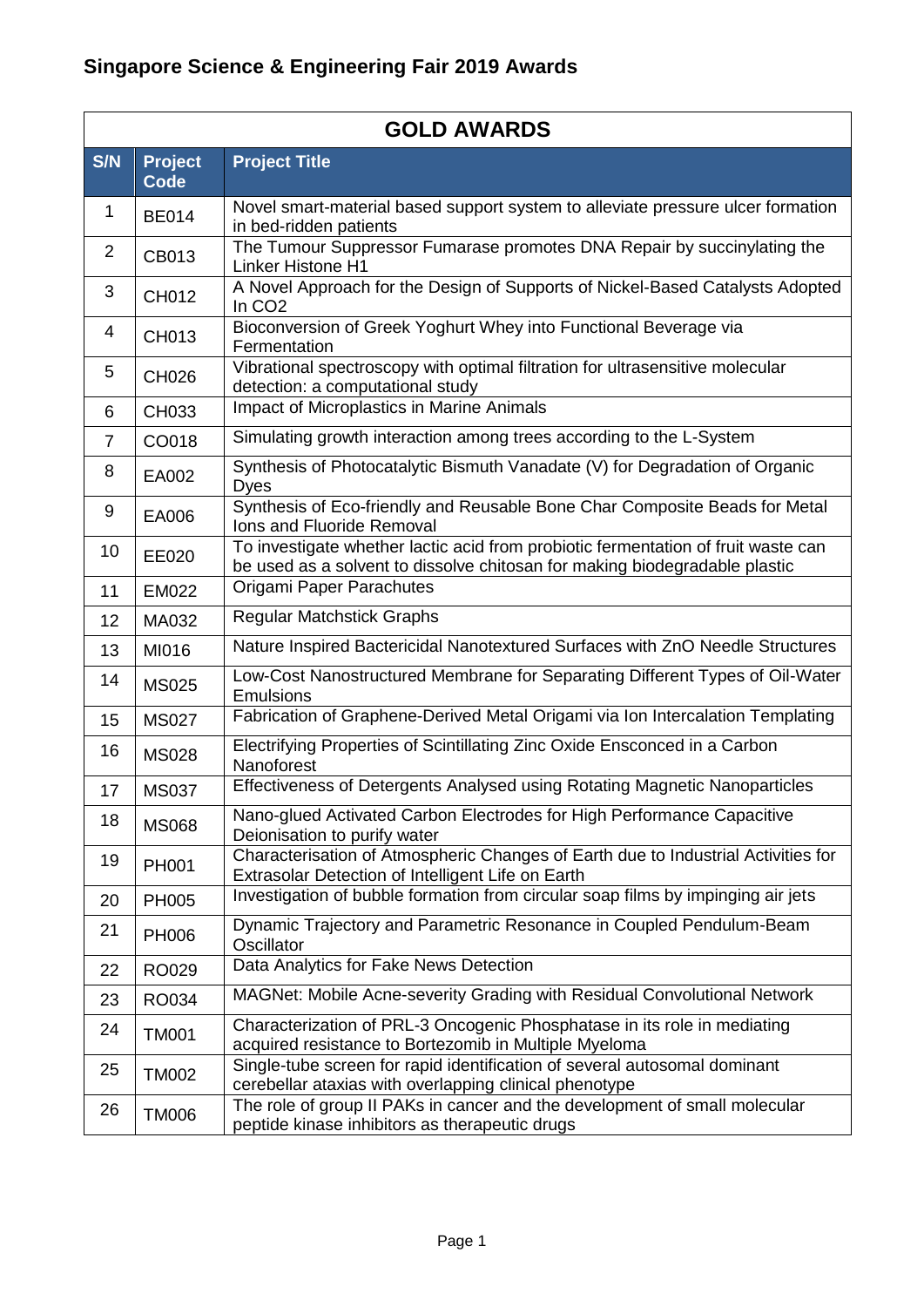|                |                               | <b>SILVER AWARDS</b>                                                                                                                                                   |  |  |  |
|----------------|-------------------------------|------------------------------------------------------------------------------------------------------------------------------------------------------------------------|--|--|--|
| S/N            | <b>Project</b><br><b>Code</b> | <b>Project Title</b>                                                                                                                                                   |  |  |  |
| 1              | <b>BI005</b>                  | Investigation of the micro-structure and the stability of protein nano-cage<br>stabilised colloidal system                                                             |  |  |  |
| 2              | <b>BI018</b>                  | An investigation on the interactions between G-quadruplex DNA and ruthenium<br>arene complexes with curcumin analogues                                                 |  |  |  |
| 3              | <b>BI022</b>                  | Investigating the effect of DNA extraction methodologies on variations in Relative<br>Telomere Length measurements for psychosocial, behavioural and ageing<br>studies |  |  |  |
| 4              | <b>BM001</b>                  | Tryptophan-Kynurenine Dysregulation in Bladder Cancer: Opportunity for the<br>Development of a Predictive Model for Management in the Primary Healthcare<br>Sector     |  |  |  |
| 5              | CB019                         | The Role of Aurora A kinase in regulating spindle pulling force                                                                                                        |  |  |  |
| 6              | <b>CH028</b>                  | Green Synthesis of Bisphenol-A and Potassium Aluminium Sulfate from Waste<br><b>Compact Discs</b>                                                                      |  |  |  |
| $\overline{7}$ | CH038                         | Synthesis of Porous Calcium Alginate Beads Embedded with Eco-friendly<br>Reduced Graphene Oxide Synthesized from Durian Waste for Water Purification                   |  |  |  |
| 8              | CH066                         | Real-Time Monitoring of Formation of Polydopamine Layers                                                                                                               |  |  |  |
| 9              | CO016                         | Effects of Light on Plant Hormones and Growth: An L-System and Cellular<br>Automata-Based Definition                                                                   |  |  |  |
| 10             | EA009                         | Synthesis of Magnetised Activated Carbon from Pistachio Shells for Removal of<br>Atrazine from water                                                                   |  |  |  |
| 11             | EA010                         | Comparing Activated Carbon and Biochar Made From Sugarcane Bagasse                                                                                                     |  |  |  |
| 12             | EA011                         | Synthesis and Evaluation of Chloride Intercalated Layered Double Hydroxides<br>(LDHs) for Removal of Phosphate from Water Bodies                                       |  |  |  |
| 13             | EA017                         | Characterisation of Spent Mushroom Compost Biochar in Removing Heavy Metal<br><b>Ions from Water</b>                                                                   |  |  |  |
| 14             | EC003                         | Effect of the type of metal hydroxide used as a precipitating agent on the<br>electrochemical properties of MgCo2O4 as an anode material                               |  |  |  |
| 15             | EC018                         | AMn2O4 (Co, Mn, Fe, Ni) as an Anode Material for Lithium Ion Batteries                                                                                                 |  |  |  |
| 16             | EE014                         | Synthesis of Superabsorbent Cellulose-based Hydrogels from Food Waste                                                                                                  |  |  |  |
| 17             | EE025                         | Novel regeneration process for adsorbent used in wastewater treatment                                                                                                  |  |  |  |
| 18             | MA039                         | Factorization of Weak RSA Keys                                                                                                                                         |  |  |  |
| 19             | <b>MS045</b>                  | Molecular multi-layers studied by precision ellipsometry                                                                                                               |  |  |  |
| 20             | <b>PS004</b>                  | Investigating the Effects of Heat Stress on the Molecular Pathways of Root<br>Development                                                                              |  |  |  |
| 21             | <b>SS008</b>                  | Generative Grammar-based Fuzzing.                                                                                                                                      |  |  |  |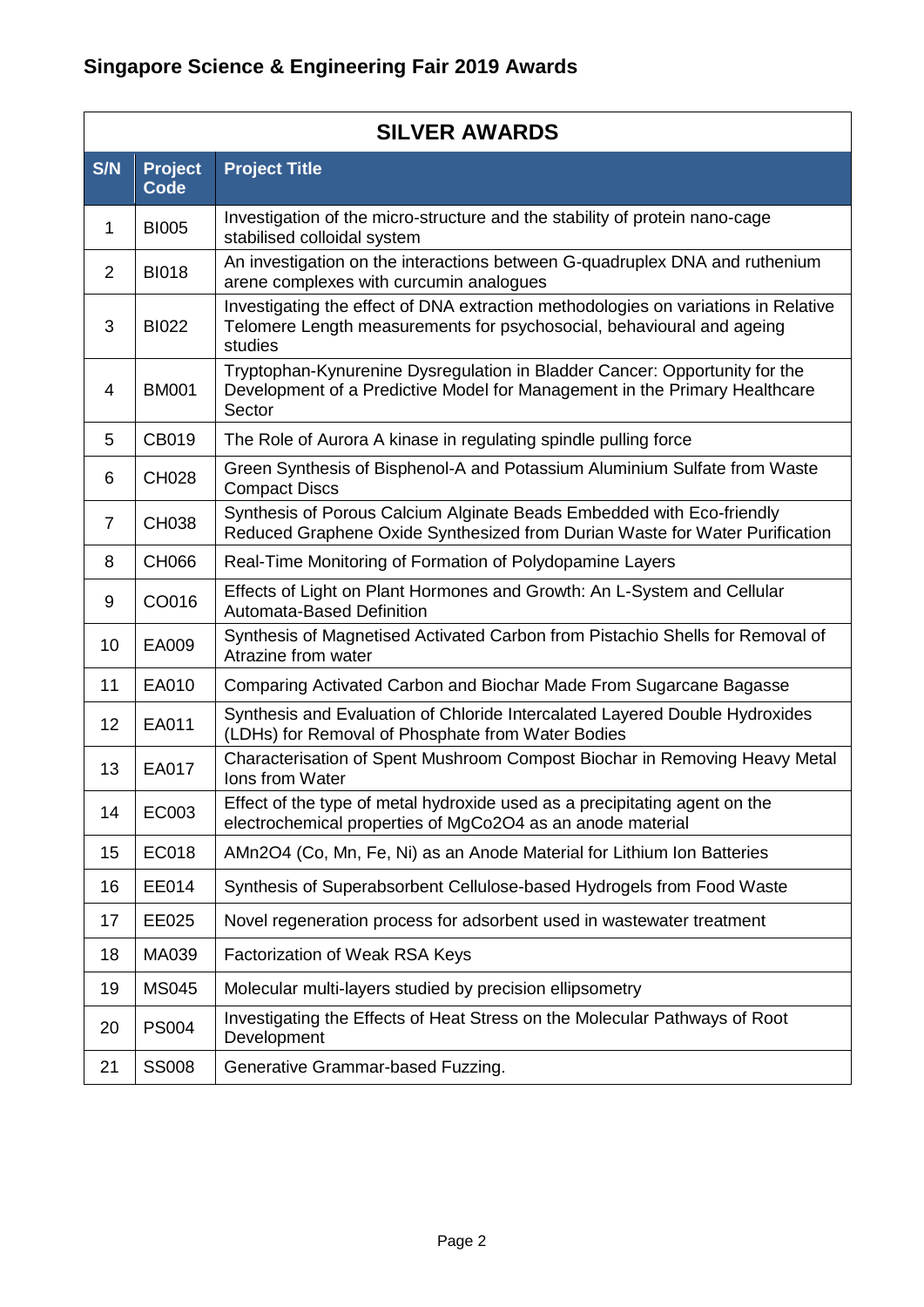|                | <b>BRONZE AWARDS</b> |                                                                                                                                                                    |  |  |  |
|----------------|----------------------|--------------------------------------------------------------------------------------------------------------------------------------------------------------------|--|--|--|
| S/N            | <b>Project</b>       | <b>Project Title</b>                                                                                                                                               |  |  |  |
|                | <b>Code</b>          | The Effect of Particulate Organic Matter (POM) on Coral Trophic                                                                                                    |  |  |  |
| 1              | AS001                | <b>Dynamics</b>                                                                                                                                                    |  |  |  |
| $\overline{2}$ | <b>BE004</b>         | A highly sensitive and specific aptamer-based ELISA assay for clinical<br>applications                                                                             |  |  |  |
| 3              | <b>BM007</b>         | Investigating the effect of lactic acid bacteria on the prevention of<br>Alzheimer's disease                                                                       |  |  |  |
| 4              | <b>BM010</b>         | A study on cryopreservation of cell-laden hydrogels                                                                                                                |  |  |  |
| 5              | CB003                | The effectiveness of natural products (Coconut oil, Raspberry Seed oil<br>and Shia butter) in their UV protecting ability                                          |  |  |  |
| 6              | CB010                | Investigation of SiglecE's Role in SLE Pathogenesis                                                                                                                |  |  |  |
| $\overline{7}$ | CB012                | The Role of RNA Polymerase II in DNA Repair                                                                                                                        |  |  |  |
| 8              | <b>CB020</b>         | Identification of circuits that underlie tremor                                                                                                                    |  |  |  |
| 9              | <b>CH001</b>         | Thermoelectric composites derived from Cul-based coordination polymers                                                                                             |  |  |  |
| 10             | CH030                | Optimizing Temperature and Molten Salts for Synthesis of Tin(IV) Oxide<br>as Anode Material for Lithium Ion Batteries                                              |  |  |  |
| 11             | EC013                | High temperature fluorinated silica membrane to convert heat to energy                                                                                             |  |  |  |
| 12             | EE001                | Investigating the effects of isolated cyanophages on Microcystis and<br>Cylindrospermopsis strains                                                                 |  |  |  |
| 13             | EE019                | Potential bioremediation of arsenic-contaminated water through<br>application of bioengineered bacteria                                                            |  |  |  |
| 14             | EE024                | Light activated, protected TiO2 coating for degrading malodor                                                                                                      |  |  |  |
| 15             | <b>EM004</b>         | 3D-printing of curved panpipes                                                                                                                                     |  |  |  |
| 16             | <b>EM014</b>         | Scan Performance Comparison of Prime-focus, Bifocal and Quadrufocal<br><b>Reflectarray Antennas</b>                                                                |  |  |  |
| 17             | <b>EM020</b>         | Origami-inspired Satellite Dish                                                                                                                                    |  |  |  |
| 18             | EM036                | Automation of Precision Ellipsometry System                                                                                                                        |  |  |  |
| 19             | ES039                | Compact Electromagnetic Pulse (EMP) Jammer to Disable and Disrupt<br>Electronics                                                                                   |  |  |  |
| 20             | MA031                | Chromatic number of graphs                                                                                                                                         |  |  |  |
| 21             | <b>MI007</b>         | Antifungal susceptibility of Malassezia against over-the-counter topical<br>antifungals in Singapore                                                               |  |  |  |
| 22             | MI017                | Targeting Potential Drug Pockets on Biomarker for Combating Multidrug<br>Resistant Klebsiella Pneumoniae                                                           |  |  |  |
| 23             | <b>MS021</b>         | Magnetism in Two Dimensional Arrays                                                                                                                                |  |  |  |
| 24             | <b>MS039</b>         | Effect of inorganic nanoparticles in glass transition temperature of<br>environmentally friendly polymer composites: Green technology to<br>produce SOC free paint |  |  |  |
| 25             | <b>MS065</b>         | Anti-Infrared Panels to save energy and achieve urban sustainability in<br>smart cities                                                                            |  |  |  |
| 26             | <b>MS066</b>         | Too sweet for bacteria: bacteria-resisting sugar-coated surfaces                                                                                                   |  |  |  |
| 27             | <b>RO026</b>         | Adversarial Attacks & Defences with Implicit Generative Models by<br>exploiting Latent Manifolds                                                                   |  |  |  |
| 28             | <b>SS003</b>         | The optimisation of taxi services in Singapore through data analysis                                                                                               |  |  |  |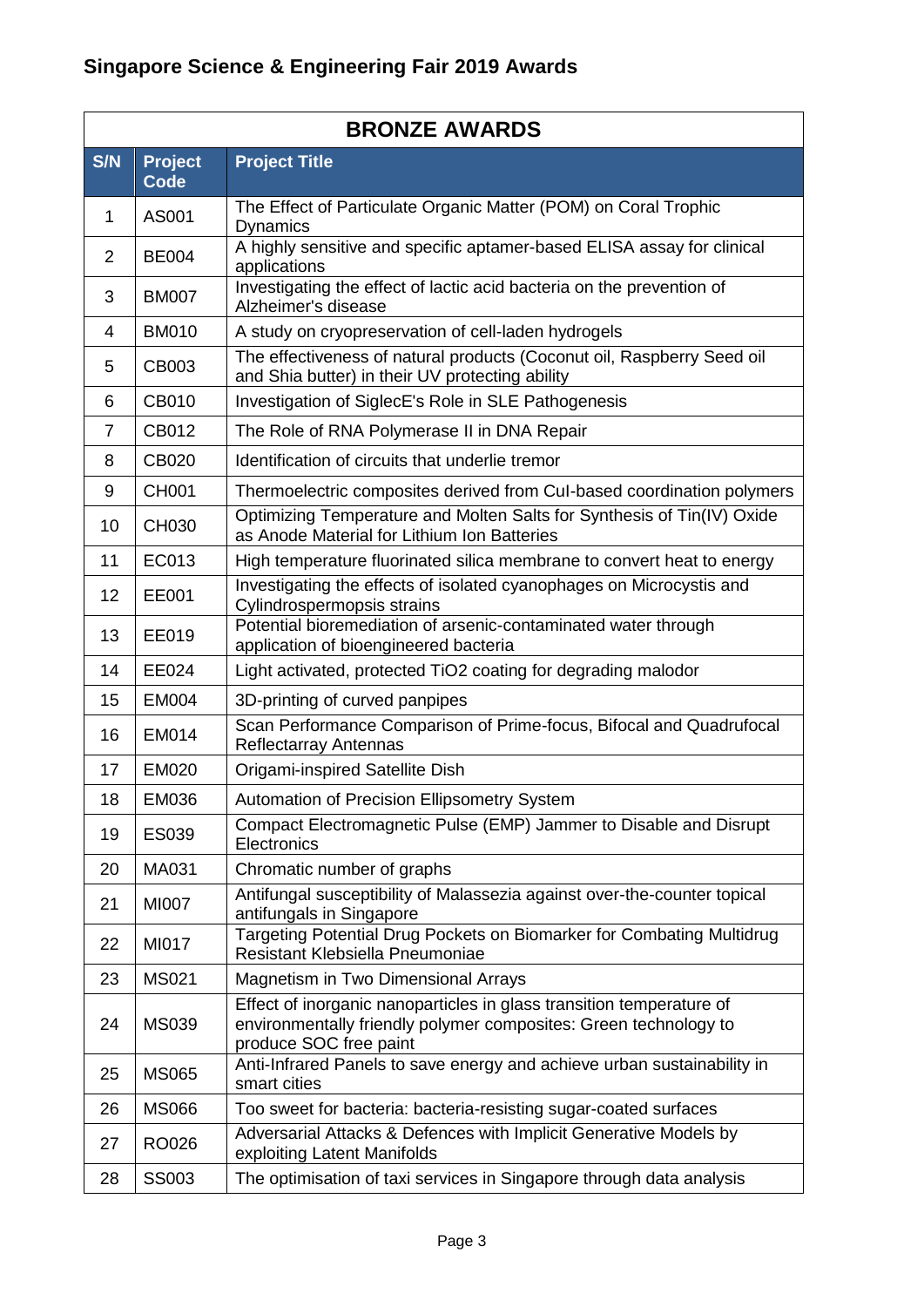## **Singapore Science & Engineering Fair 2019 Awards**

| <b>BRONZE AWARDS</b> |                                                       |                                                               |  |  |
|----------------------|-------------------------------------------------------|---------------------------------------------------------------|--|--|
| S/N                  | <b>Project</b><br><b>Project Title</b><br><b>Code</b> |                                                               |  |  |
| 29                   | SS015                                                 | Vision Field Testing using a Virtual Reality Enabled Platform |  |  |
| 30                   | <b>SS038</b>                                          | Keying in on Digital Signature Algorithm Schemes              |  |  |
| 31                   | <b>SS039</b>                                          | Machine Learning for Modbus Intrusion Detection System        |  |  |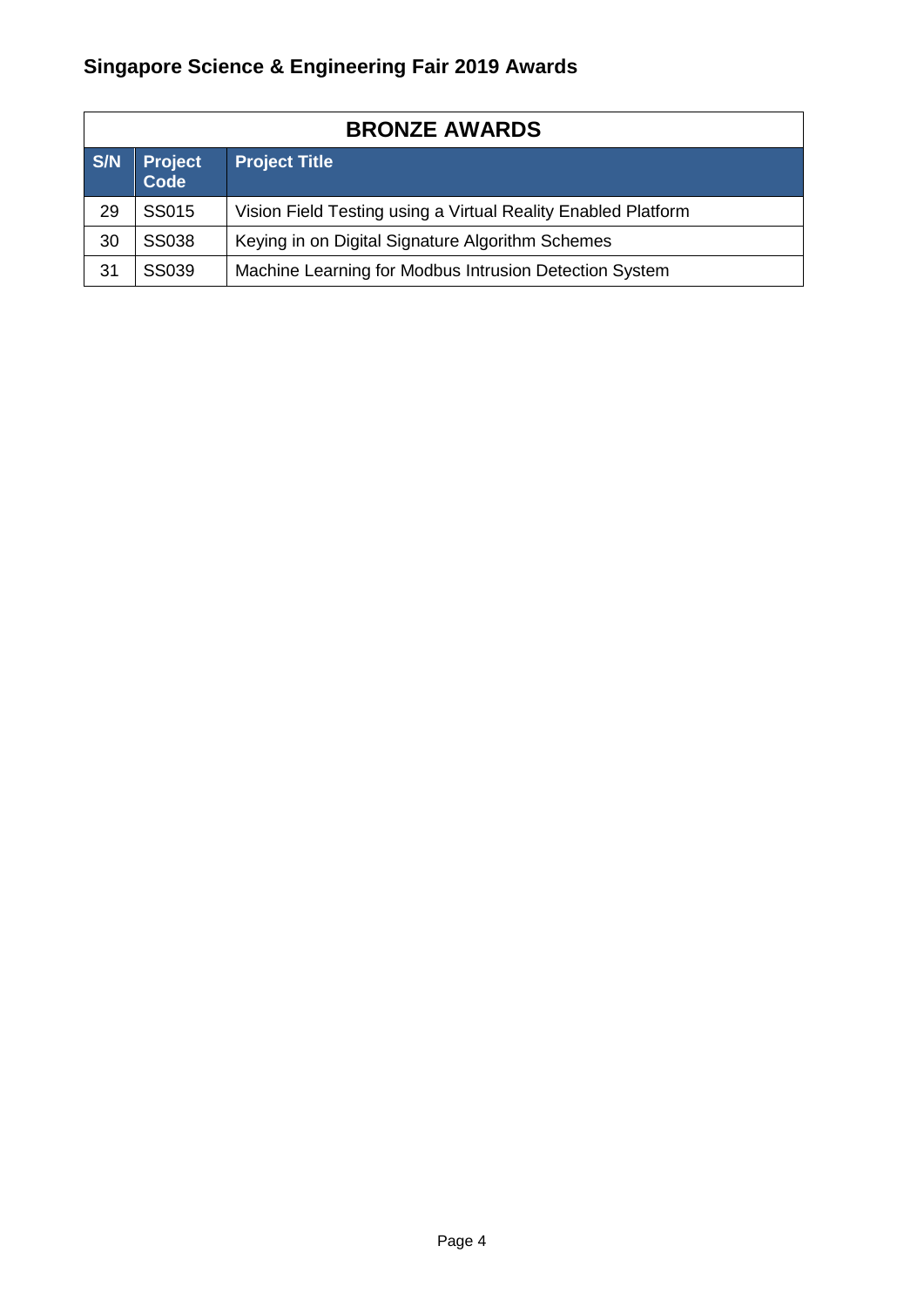|              | <b>MERIT AWARDS</b>    |                                                                                                                                                                                                                         |  |  |  |
|--------------|------------------------|-------------------------------------------------------------------------------------------------------------------------------------------------------------------------------------------------------------------------|--|--|--|
| S/N          | <b>Project</b><br>Code | <b>Project Title</b>                                                                                                                                                                                                    |  |  |  |
| $\mathbf{1}$ | <b>BE018</b>           | A Signal Processing Approach to the Detection of Obstructive Sleep Apnea                                                                                                                                                |  |  |  |
| 2            | <b>BE023</b>           | Modulation of inflammatory processes using synthetic GAG mimetics with<br>tunable artificial sulfation patterns                                                                                                         |  |  |  |
| 3            | <b>BI027</b>           | Expression and characterisation of Fasxiator, a novel anticoagulant                                                                                                                                                     |  |  |  |
| 4            | <b>BI031</b>           | Investigating the effect of proteins in bovine milk, specifically whey protein<br>and casein, on the total phenolic content of polyphenol extracts from<br>unprocessed cocoa powder and heavily alkalized cocoa powder. |  |  |  |
| 5            | <b>BM003</b>           | Role of Long Non-coding RNAs in Hepatocellular Carcinoma                                                                                                                                                                |  |  |  |
| 6            | <b>BM004</b>           | EASY MHC-I- A Rapid Peptide Antigen Assay                                                                                                                                                                               |  |  |  |
| 7            | <b>CB005</b>           | A genetic odyssey: investigating causative mutations in Spinal Muscular<br>Atrophy patients without homozygous SMN1 deletions                                                                                           |  |  |  |
| 8            | CH065                  | Geometry of water: an analysis with Euclidean Voronoi diagrams                                                                                                                                                          |  |  |  |
| 9            | CO001                  | Analysing Frontal EEG Corelates of Short Term Working Memory Stages of<br>Idle, Encoding and Recalling                                                                                                                  |  |  |  |
| 10           | CO014                  | Cyanobacteria with natural "transition glasses".                                                                                                                                                                        |  |  |  |
| 11           | CO020                  | Genome Wide Association Study on Human Genetic Determinants of<br><b>Tamoxifen Metabolism</b>                                                                                                                           |  |  |  |
| 12           | EA008                  | Green synthesis of silver nanoparticles and its potential in<br>organophosphate removal                                                                                                                                 |  |  |  |
| 13           | EA016                  | The Riceland Prawn (Macrobrachium Lanchesteri) as a bioindicator of<br>water pollution                                                                                                                                  |  |  |  |
| 14           | EE006                  | Electricity generation from wastewater purification                                                                                                                                                                     |  |  |  |
| 15           | EE015                  | Development of a portable microbial detection system that fluoresce in the<br>presence of copper(II) ions in water                                                                                                      |  |  |  |
| 16           | EM011                  | <b>Mitigating Phone Radiation During Calls</b>                                                                                                                                                                          |  |  |  |
| 17           | <b>EM018</b>           | Investigation and Optimisation of Aerodynamic Performance of Biomimetic<br><b>Gliders for Future Transportation</b>                                                                                                     |  |  |  |
| 18           | EP003                  | Optimization of Efficiency of Organic Solar Cells                                                                                                                                                                       |  |  |  |
| 19           | MA002                  | <b>Computations of Slowly Convergent Series</b>                                                                                                                                                                         |  |  |  |
| 20           | MA014                  | Approximating Dataset Complexity based on Learning Curves                                                                                                                                                               |  |  |  |
| 21           | MA025                  | Analysing Plane Curves by Support Functions                                                                                                                                                                             |  |  |  |
| 22           | MA030                  | Smoothing Operations on Cycle Graphs                                                                                                                                                                                    |  |  |  |
| 23           | MA034                  | Whispers in the financial market                                                                                                                                                                                        |  |  |  |
| 24           | MI006                  | Investigating the antibacterial and cytotoxic effects of lichen extracts                                                                                                                                                |  |  |  |
| 25           | MI011                  | Screening for environmental bacteriophages for therapeutic and diagnostic<br>purposes                                                                                                                                   |  |  |  |
| 26           | MI015                  | Searching for Viral Signatures in Metagenomic data with Hidden Markov<br>Models                                                                                                                                         |  |  |  |
| 27           | <b>MS003</b>           | Investigating the Photo-Current Response in Carbon-Incorporated ZnO<br>Nanowires                                                                                                                                        |  |  |  |
| 28           | <b>MS013</b>           | Mild Solvothermal Synthesis and Characterisation of Cu2-xS for<br><b>Thermoelectrics</b>                                                                                                                                |  |  |  |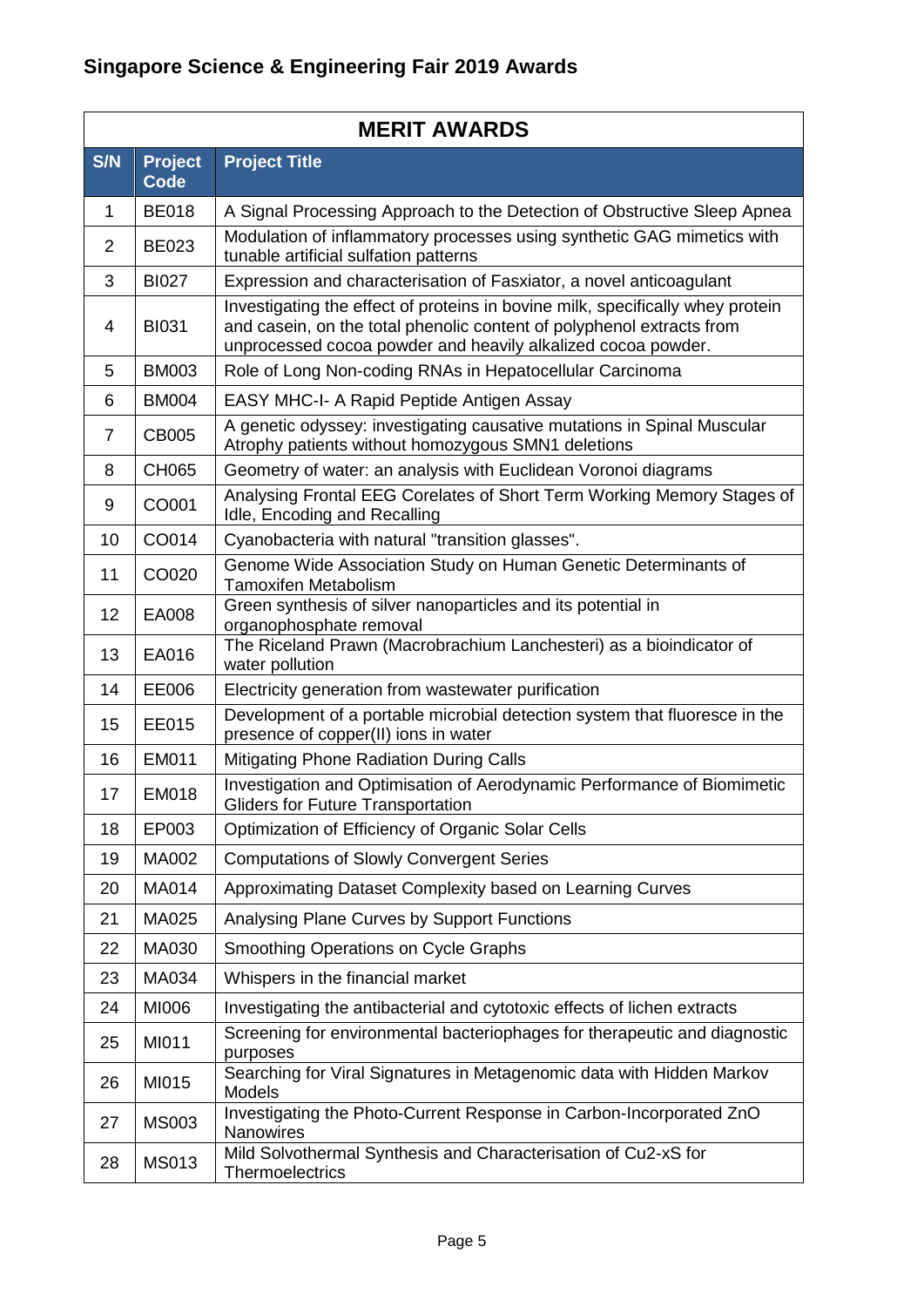|     | <b>MERIT AWARDS</b>           |                                                                                                                                 |  |  |  |  |
|-----|-------------------------------|---------------------------------------------------------------------------------------------------------------------------------|--|--|--|--|
| S/N | <b>Project</b><br><b>Code</b> | <b>Project Title</b>                                                                                                            |  |  |  |  |
| 29  | <b>MS026</b>                  | Lipophilic gel in controlled release of oil/fragrance in personal and<br>consumer care products                                 |  |  |  |  |
| 30  | <b>MS035</b>                  | Temperature Dependent Schottky Diode Parameters Evaluation in GaN<br><b>HEMT</b> on Diamond                                     |  |  |  |  |
| 31  | <b>MS040</b>                  | Direct patterning of Bismuth Sulfide on a sub-10nm scale using Electron<br>Beam Lithography.                                    |  |  |  |  |
| 32  | <b>MS055</b>                  | Temperature Dependent Electrical Performance of GaN High Electron<br><b>Mobility Transistors by Numerical Analysis</b>          |  |  |  |  |
| 33  | <b>MS064</b>                  | Reconstructing Phonon Density of States from Temperature-Dependent<br><b>Measurements: Solving III-Posed Integral Equations</b> |  |  |  |  |
| 34  | PH012                         | <b>Optimised Gaussian Cannon</b>                                                                                                |  |  |  |  |
| 35  | PH021                         | Photomagnetic effect in lanthanum doped niobate                                                                                 |  |  |  |  |
| 36  | RO019                         | iStylish: Versatile Fashion and Dressing Styles Recommender using Latent<br><b>Class Analysis</b>                               |  |  |  |  |
| 37  | <b>TM005</b>                  | Formulation of Dry Powder Microparticles for the Pulmonary Administration<br>of Levodopa                                        |  |  |  |  |
| 38  | <b>TM007</b>                  | Cancer treatment via phothermal heat generation by metallodielectric<br>nanostructures                                          |  |  |  |  |
| 39  | <b>TM011</b>                  | Development and Screening of effective monoclonal antibody for FGFR1<br>as targeted cancer therapy                              |  |  |  |  |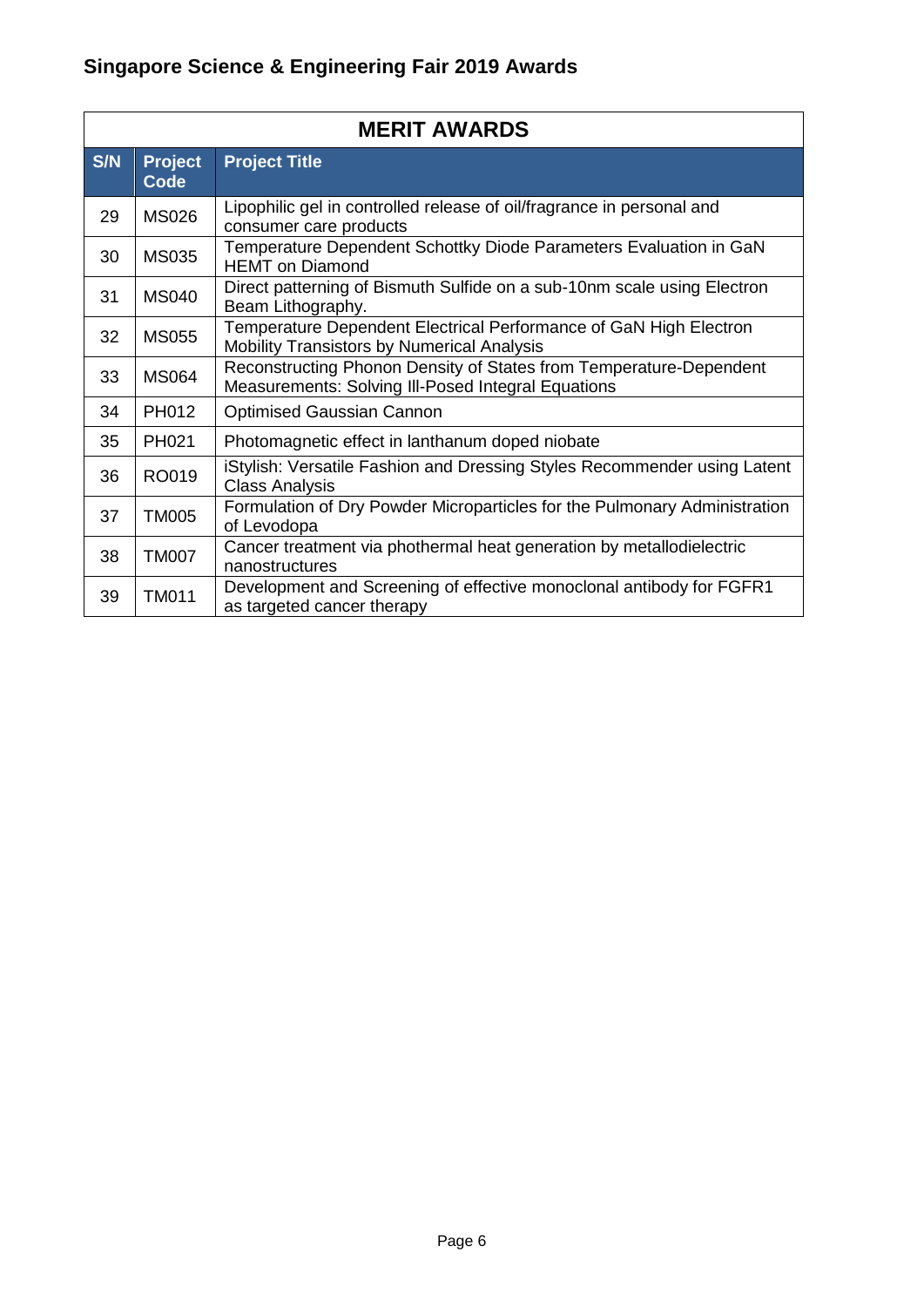| <b>SSEF SPECIAL AWARDS</b>                                                  |                 |                               |                                                                                                                                                                       |  |
|-----------------------------------------------------------------------------|-----------------|-------------------------------|-----------------------------------------------------------------------------------------------------------------------------------------------------------------------|--|
| <b>Organisation</b>                                                         | <b>Category</b> | <b>Project</b><br><b>Code</b> | <b>Project Title</b>                                                                                                                                                  |  |
| Institution of<br><b>Chemical Engineers</b><br>(IChemE) Singapore           | <b>JC</b>       | EC012                         | Numerical analysis of enhancement in helical-tube<br>Latent Heat Thermal Energy Storage system for<br>building applications                                           |  |
| Institution of<br><b>Chemical Engineers</b><br>(IChemE) Singapore           | <b>JC</b>       | EC013                         | High temperature fluorinated silica membrane to<br>convert heat to energy                                                                                             |  |
| Institution of<br><b>Chemical Engineers</b><br>(IChemE) Singapore           | Sec             | <b>EC005</b>                  | Effect of Fruit Peels on Plant Microbial Fuel Cell                                                                                                                    |  |
| Institution of<br><b>Chemical Engineers</b><br>(IChemE) Singapore           | <b>Sec</b>      | <b>EC009</b>                  | Generation of Electricity using Microbial Fuel Cells<br>and Rotten Lemons                                                                                             |  |
| <b>SUTD Sharp Awards</b>                                                    | Aviation        | <b>EM018</b>                  | Investigation and Optimisation of Aerodynamic<br>Performance of Biomimetic Gliders for Future<br>Transportation                                                       |  |
| <b>SUTD Sharp Awards</b>                                                    | Aviation        | <b>MS017</b>                  | Transparent, Stretchable and Self-healing<br>Conductor                                                                                                                |  |
| <b>SUTD Sharp Awards</b>                                                    | <b>Cities</b>   | EE020                         | To investigate whether lactic acid from probiotic<br>fermentation of fruit waste can be used as a<br>solvent to dissolve chitosan for making<br>biodegradable plastic |  |
| <b>SUTD Sharp Awards</b>                                                    | <b>Cities</b>   | EE024                         | Light activated, protected TiO2 coating for<br>degrading malodor                                                                                                      |  |
| <b>SUTD Sharp Awards</b>                                                    | General         | <b>BE007</b>                  | A Portable High-Accuracy ECG-Assisted Blood<br><b>Pressure Monitor for Smartphones</b>                                                                                |  |
| <b>SUTD Sharp Awards</b>                                                    | General         | <b>BE009</b>                  | Optimization of Nanoantennas for Enhanced<br><b>Photothermal Heat Generation</b>                                                                                      |  |
| <b>SUTD Sharp Awards</b>                                                    | AI              | <b>RO004</b>                  | Detecting the Sentiments of Youtube Videos                                                                                                                            |  |
| <b>SUTD Sharp Awards</b>                                                    | AI              | <b>RO026</b>                  | Adversarial Attacks & Defences with Implicit<br>Generative Models by exploiting Latent Manifolds                                                                      |  |
| <b>SUTD Sharp Awards</b>                                                    | Healthcare      | <b>BE003</b>                  | Validation of Cardiac Segmentations using<br>automated software                                                                                                       |  |
| <b>SUTD Sharp Awards</b>                                                    | Heathcare       | RO024                         | <b>Smart Surgical Tools Checker</b>                                                                                                                                   |  |
| <b>Singapore Society</b><br>for Microbiology and<br>Biotechnology<br>(SSMB) |                 | MI017                         | Targeting Potential Drug Pockets on Biomarker for<br><b>Combating Multidrug Resistant Klebsiella</b><br>Pneumoniae                                                    |  |
| Electrochemical<br>Society, Singapore<br>Chapter                            |                 | EC005                         | Effect of Fruit Peels on Plant Microbial Fuel Cell                                                                                                                    |  |
| Electrochemical<br>Society, Singapore<br>Chapter                            |                 | EC013                         | High temperature fluorinated silica membrane to<br>convert heat to energy                                                                                             |  |
| Electrochemical<br>Society, Singapore<br>Chapter                            |                 | <b>EC018</b>                  | AMn2O4 (Co, Mn, Fe, Ni) as an Anode Material for<br><b>Lithium Ion Batteries</b>                                                                                      |  |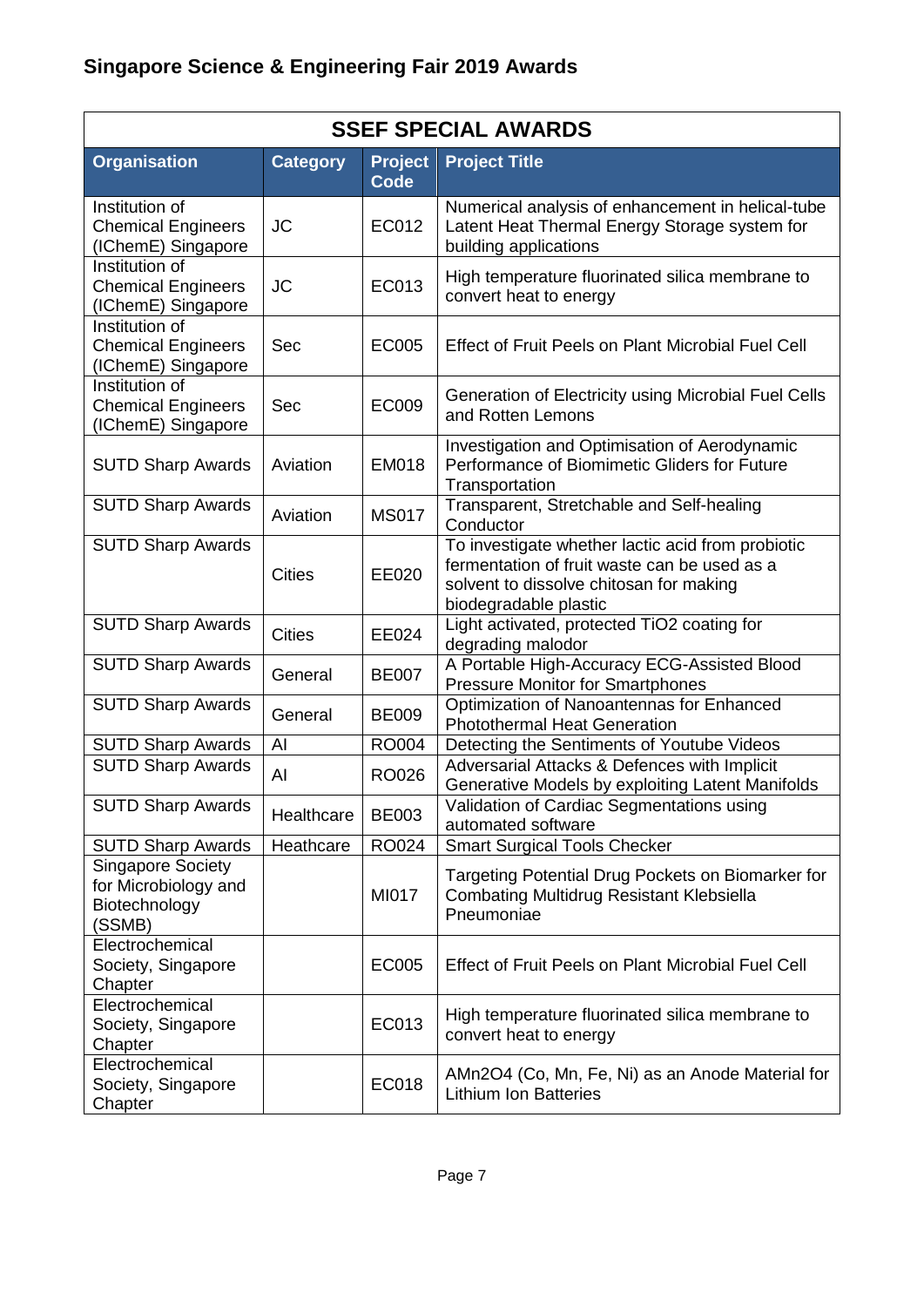| <b>SSEF SPECIAL AWARDS</b>                                           |                 |                               |                                                                                                                                       |  |
|----------------------------------------------------------------------|-----------------|-------------------------------|---------------------------------------------------------------------------------------------------------------------------------------|--|
| <b>Organisation</b>                                                  | <b>Category</b> | <b>Project</b><br><b>Code</b> | <b>Project Title</b>                                                                                                                  |  |
| Yale-NUS                                                             |                 | AS005                         | Investigating the role of Magnetite as a sedative in<br>Drosophila melanogaster                                                       |  |
| Yale-NUS                                                             |                 | <b>BI002</b>                  | Investigating how the concentration of casein<br>affects the availability of free polyphenols in black<br>tea at various temperatures |  |
| Yale-NUS                                                             |                 | <b>CH028</b>                  | Green Synthesis of Bisphenol-A and Potassium<br>Aluminium Sulfate from Waste Compact Discs                                            |  |
| Yale-NUS                                                             |                 | PH022                         | Investigation on effect of temperature change on<br>lifetime of bubbles                                                               |  |
| Yale-NUS                                                             |                 | MA003                         | Diameter-d Regular Graphs and its Applications on<br>Tournaments                                                                      |  |
| Yale-NUS                                                             |                 | MA014                         | Approximating Dataset Complexity based on<br><b>Learning Curves</b>                                                                   |  |
| Yale-NUS                                                             |                 | EP004                         | Designing an Efficient Solar-Powered Greenhouse<br><b>Using Biomimicry</b>                                                            |  |
| Yale-NUS                                                             |                 | <b>ES020</b>                  | Navi-Assist                                                                                                                           |  |
| Yale-NUS                                                             |                 | <b>BI013</b>                  | Comparative study of hair cuticles under shampoo<br>with fruit enzymes of different pH                                                |  |
| Singapore<br>Association for the<br>Advancement of<br>Science (SAAS) |                 | CH033                         | Impact of Microplastics in Marine Animals                                                                                             |  |
| Singapore<br>Association for the<br>Advancement of<br>Science (SAAS) |                 | ES033                         | WiFind Me: Indoor Localisation With WiFi                                                                                              |  |
| Singapore<br>Association for the<br>Advancement of<br>Science (SAAS) |                 | CB013                         | The Tumour Suppressor Fumarase promotes DNA<br>Repair by succinylating the Linker Histone H1                                          |  |
| Singapore<br>Association for the<br>Advancement of<br>Science (SAAS) |                 | EP004                         | Designing an Efficient Solar-Powered Greenhouse<br><b>Using Biomimicry</b>                                                            |  |
| Singapore<br>Association for the<br>Advancement of<br>Science (SAAS) |                 | EM018                         | Investigation and Optimisation of Aerodynamic<br>Performance of Biomimetic Gliders for Future<br>Transportation                       |  |
| Singapore<br>Association for the<br>Advancement of<br>Science (SAAS) |                 | EE008                         | Determining the Plastic Degradation Efficiency of<br>Tenebrio Molitor and Zophobas Morio                                              |  |
| Singapore<br>Association for the<br>Advancement of<br>Science (SAAS) |                 | <b>MS066</b>                  | Too sweet for bacteria: bacteria-resisting sugar-<br>coated surfaces                                                                  |  |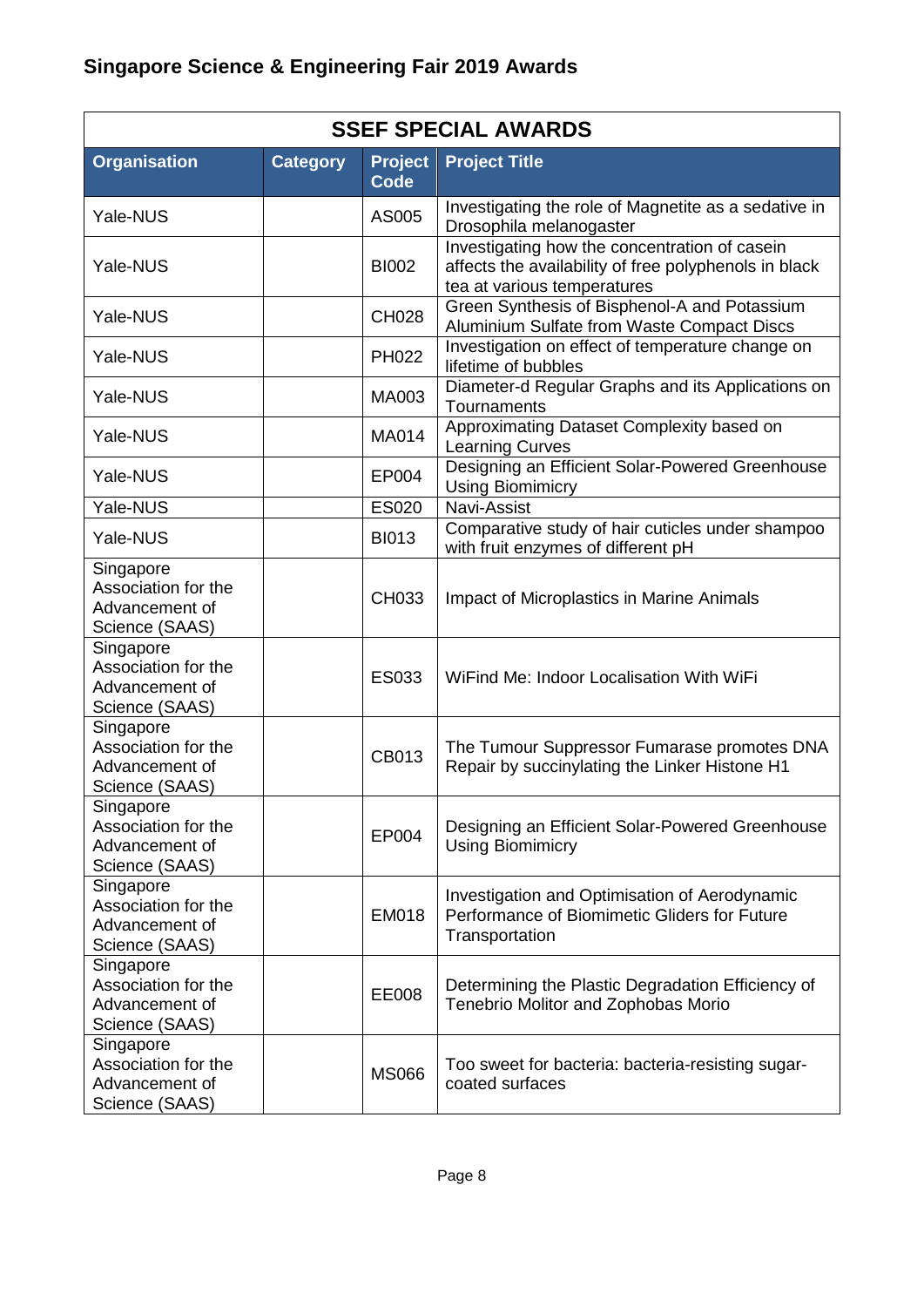## **Singapore Science & Engineering Fair 2019 Awards**

| <b>SSEF SPECIAL AWARDS</b>                                           |                 |                               |                                                                                                    |  |
|----------------------------------------------------------------------|-----------------|-------------------------------|----------------------------------------------------------------------------------------------------|--|
| <b>Organisation</b>                                                  | <b>Category</b> | <b>Project</b><br><b>Code</b> | <b>Project Title</b>                                                                               |  |
| Singapore<br>Association for the<br>Advancement of<br>Science (SAAS) |                 | <b>PH014</b>                  | Optical Vortex Beams for Improved Data<br>Encryption Through Manipulation of Topological<br>Charge |  |
| Singapore<br>Association for the<br>Advancement of<br>Science (SAAS) |                 | MI016                         | Nature Inspired Bactericidal Nanotextured<br>Surfaces with ZnO Needle Structures                   |  |
| Singapore<br>Association for the<br>Advancement of<br>Science (SAAS) |                 | <b>MS036</b>                  | Noise Isolating Properties Of Earplugs                                                             |  |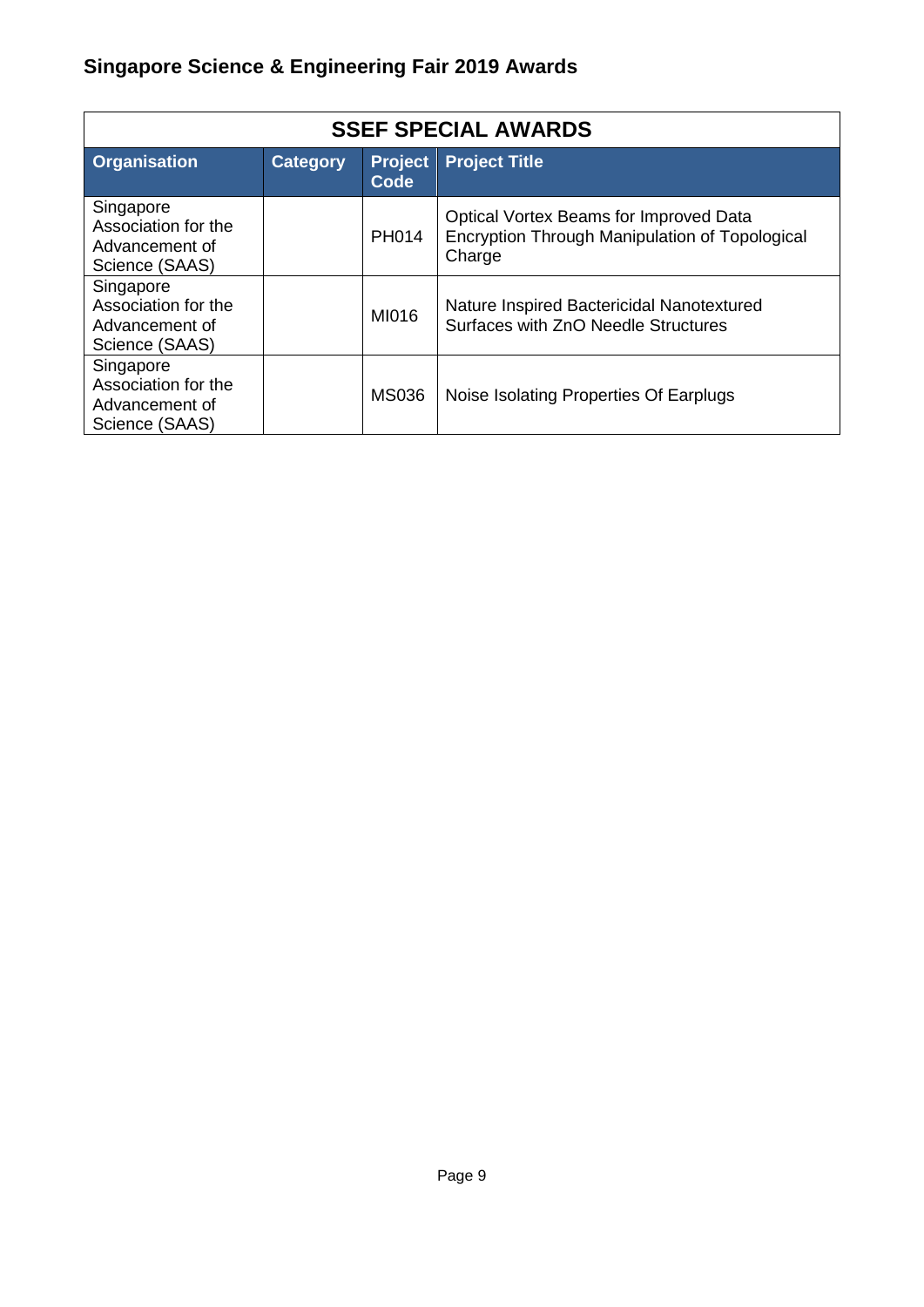## **Singapore Science & Engineering Fair 2019 Awards**

| Intel ISEF 2019 Delegates |                       |                                  |                                                                                               |  |
|---------------------------|-----------------------|----------------------------------|-----------------------------------------------------------------------------------------------|--|
| <b>Project</b><br>Code    | <b>Delegate Name</b>  | <b>Type Of</b><br><b>Project</b> | <b>Project Title</b>                                                                          |  |
| CH026                     | lan Tay Rongde        | Team                             | Vibrational spectroscopy with optimal filtration<br>for ultrasensitive molecular detection: a |  |
|                           | Tan Yong Boon         |                                  | computational study                                                                           |  |
| EM022                     | Natalie Elizabeth Yam | <b>Individual</b>                | Origami Paper Parachutes                                                                      |  |
| MI016                     | Tan Yee Lin           | Individual                       | Nature Inspired Bactericidal Nanotextured<br>Surfaces with ZnO Needle Structures              |  |
| <b>MS028</b>              | Kwek Zhong Wei, Isaac |                                  | Electrifying Properties of Scintillating Zinc                                                 |  |
|                           | Tan Yi Jie, Valerie   | Team                             | Oxide Ensconced in a Carbon Nanoforest                                                        |  |
| <b>MS037</b>              | Jovan Yap Zheng Feng  | Individual                       | Effectiveness of Detergents Analysed using<br><b>Rotating Magnetic Nanoparticles</b>          |  |
| RO029                     | Liu Haohui            | Individual                       | Data Analytics for Fake News Detection                                                        |  |